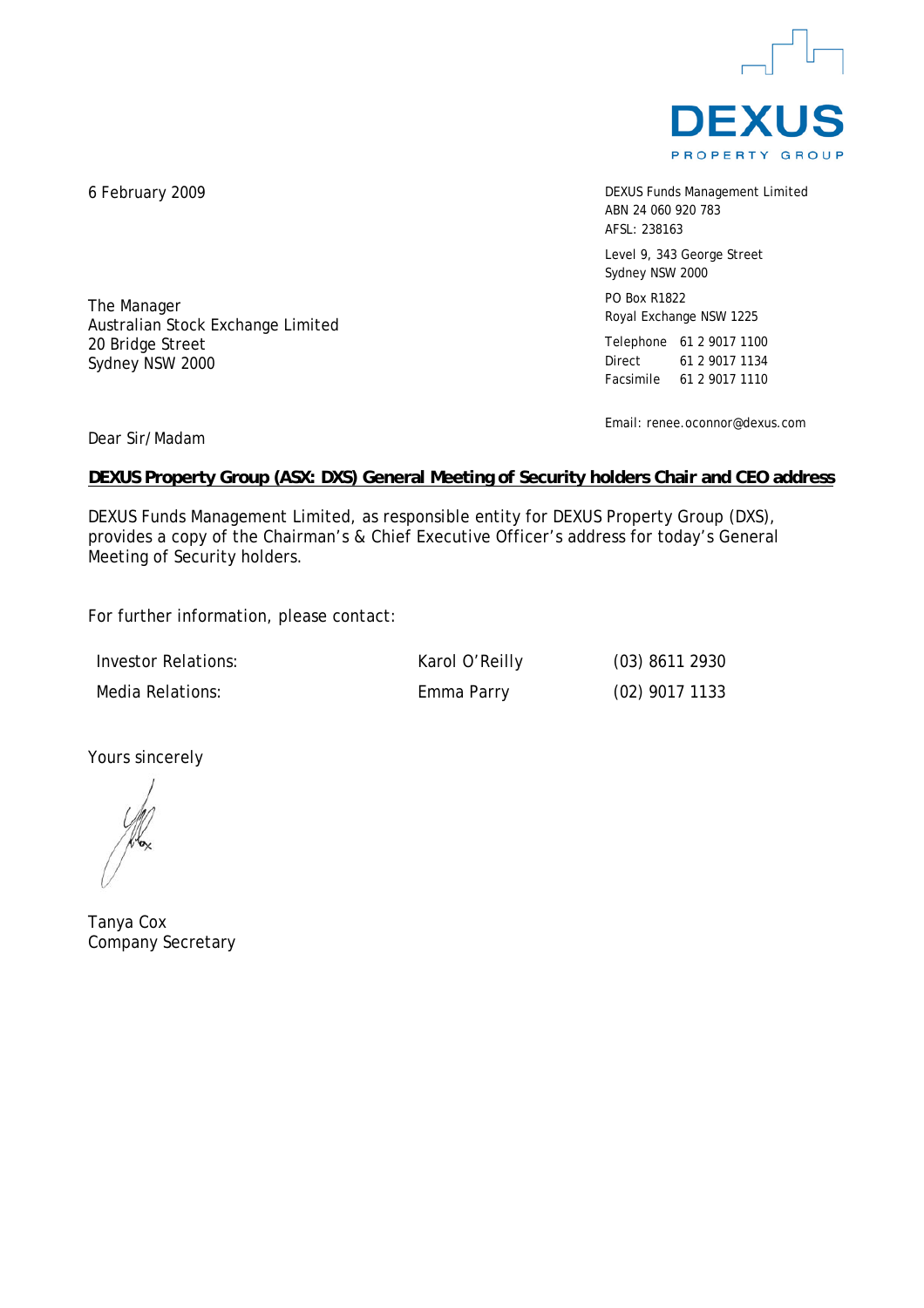# **6 February 2009**

### **DEXUS Property Group Security Holder Meeting - Chair & CEO address**

### **Chris Beare – Chair's address**

Thank you for attending today's extra-ordinary security holders meeting. The purpose of today's meeting is to ensure DEXUS has the maximum flexibility to implement its capital management plans.

By way of background, the ASX listing rules limits our ability to place securities either through an institutional placement, like the one we undertook in December 2008, or through the underwriting of the DRP to 15% of issued capital in a rolling 12 month period. Following the December 2008 placement DEXUS has very limited capacity to place additional securities over the next 12 months.

This may impact DEXUS's ability to implement its capital management strategies and our capacity to act on market opportunities and conditions as they arise. Consequently, security holder's ratification is being sought for the December 2008 placement and also the approval to underwrite the DRP for the next 2 years if these capital management strategies are considered to be in the best interest of security holders.

Also while we are gathered today we are taking the opportunity to update the constitution.

Consequently, today's meeting has three resolutions. The first resolution, an ordinary resolution, seeks your consent to the refreshment of our placement capacity. The second resolution, a special resolution, seeks your approval to the issue of stapled securities to an underwriter if we were to underwrite the distribution reinvestment plan within the next two years.

The third resolution, also a special resolution seeks your approval to a number of minor amendments to the constitutions of each of the Trusts that comprise the DEXUS Property Group. These amendments are being made to ensure the Constitutions meet current practice and more closely reflect ASIC and ASX requirements and also amend the formats of certain provisions of the Constitutions to ensure consistency.

Before we consider the resolutions I will invite your CEO, Victor Hoog Antink, to provide you with a brief operational update.

### **Victor Hoog Antink - CEO's address**

As I said at the AGM in October 2008, these are difficult, indeed unprecedented times. Few could have predicted the market downturn that has occurred across all sectors of the economy. The environment within which we are operating continues to be volatile and it is certain that we can expect these challenging times to persist for some time to come.

Our 2009 focus, therefore, is to continue to do what we've always done - strive to maximise returns for our investors by:

- **EXTERN** Actively managing our property portfolio to extract value and deliver sustainable income
- **Driving a high performance culture and delivering service excellence to our customers, and**
- Actively managing our balance sheet and continuing to maintain prudent and diverse funding sources

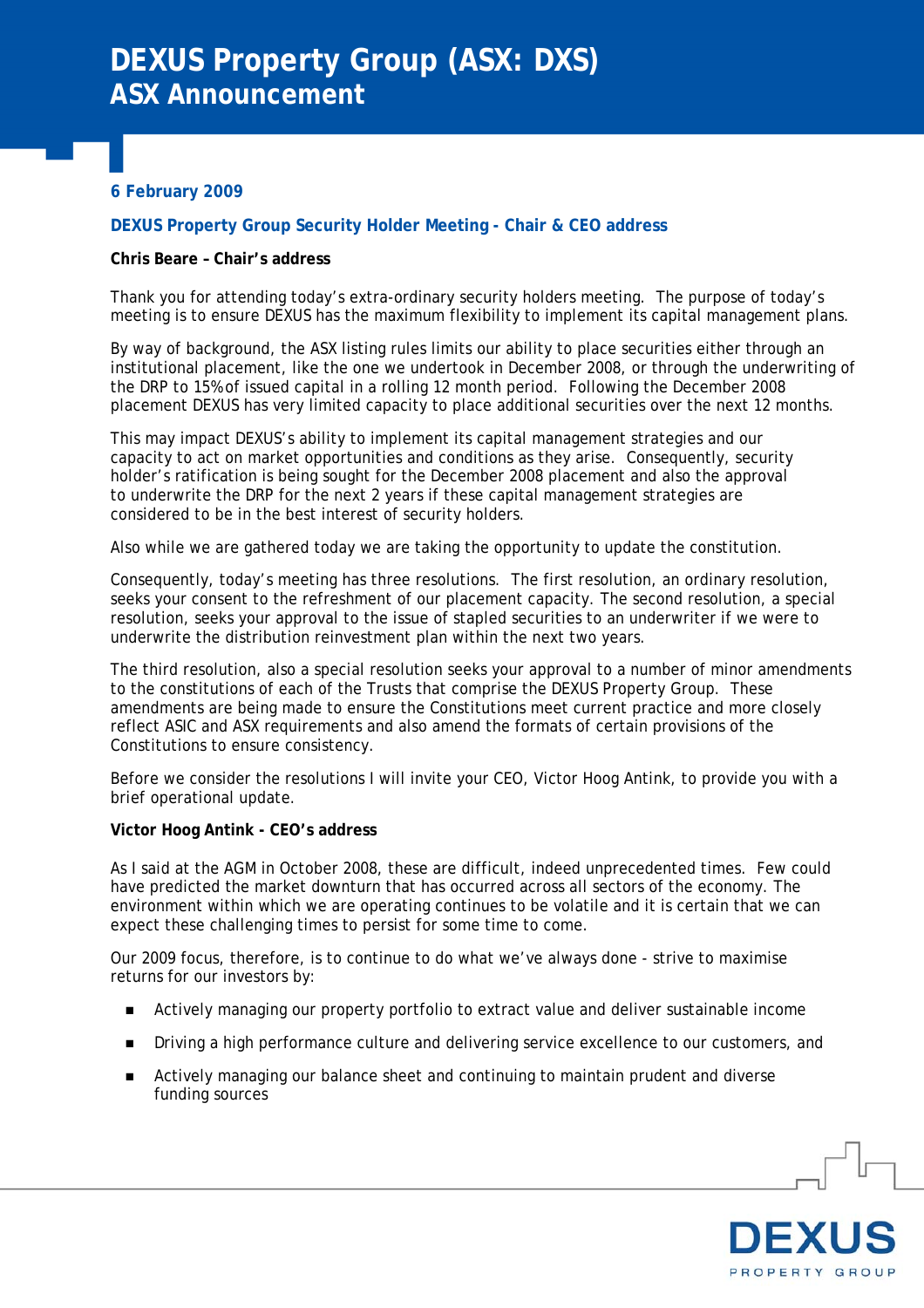While the current economic conditions are impacting our operating activities, the active management focus of our experienced teams continues to deliver results in-line with our expectations. While each asset sector is impacted differently occupancy and tenant retention rates have generally remained steady. Notwithstanding that we have achieved significant leasing activity in the period, we are seeing a reduction in new leasing enquiry with tenants preferring to stay put rather than relocate. Obviously not all markets are performing uniformly with our US and European portfolio's being hardest hit by the downturn.

In December 2008, we raised approximately \$300 million, via an institutional placement. Additionally, we recently offered our retail investors the right to participate in a security purchase plan of up to \$10,000 of securities. This offering, which closed this week, was taken up by over 1600 investors raising approximately \$11.5 million.

These capital initiatives together with our debt facilities will give us sufficient capacity to fund our refinancing commitments through to February 2010 and our committed developments through to June 2011.

You will appreciate that we are still in the process of finalising and auditing our Half Year financial results which will be announced on the 18<sup>th</sup> of February. While I am not in a position to provide a great level of detail, I can confirm, consistent with our announcement in December 2008, that barring unforeseen circumstances, we remain on track to deliver earnings of 10.8 cents per security and a distribution of 7.6 cents per security for the financial year ended 30 June 2009.

As foreshadowed at the AGM, adverse market conditions are resulting in declining asset values worldwide. At DEXUS, this has resulted in asset devaluations of \$773 million as at 31 December 2008. Approximately two thirds of this relates to our overseas portfolio and the balance our Australian portfolio where we are still seeing good growth in rentals. The effect of these devaluations, together with mark to market adjustments and the recent capital raising, will be a revised Net Asset Value per security of \$1.33.

Our resultant gearing is estimated at 37.3%, which continues to be significantly within our covenant levels of 55%.

I would also like to take this opportunity to speak to you about our announcement this morning regarding our flagship development at 1 Bligh Street, Sydney.

Following the announcement at the AGM that Clayton Utz had signed a heads of agreement to occupy approximately 55% of the completed project, I can now confirm that a formal agreement for lease has been executed for Clayton Utz to occupy levels 1-15 of the building for a period of 10 years. We are currently in negotiations with other prospective tenants also looking to secure space at 1 Bligh.

We also announced today that we have entered into a joint venture with Cbus Property acquiring a one-third interest and partnering with us in the development of Australia's premier six star office tower at 1 Bligh.

Cbus Property will acquire the interest for a consideration equivalent to a one-third share of the acquisition and development costs incurred to date of approximately \$60 million. They will then participate jointly in the development with DEXUS and DWPF.

This has effectively reduced DEXUS's overall committed development exposure by more than \$200 million to \$150 million over the next three years.